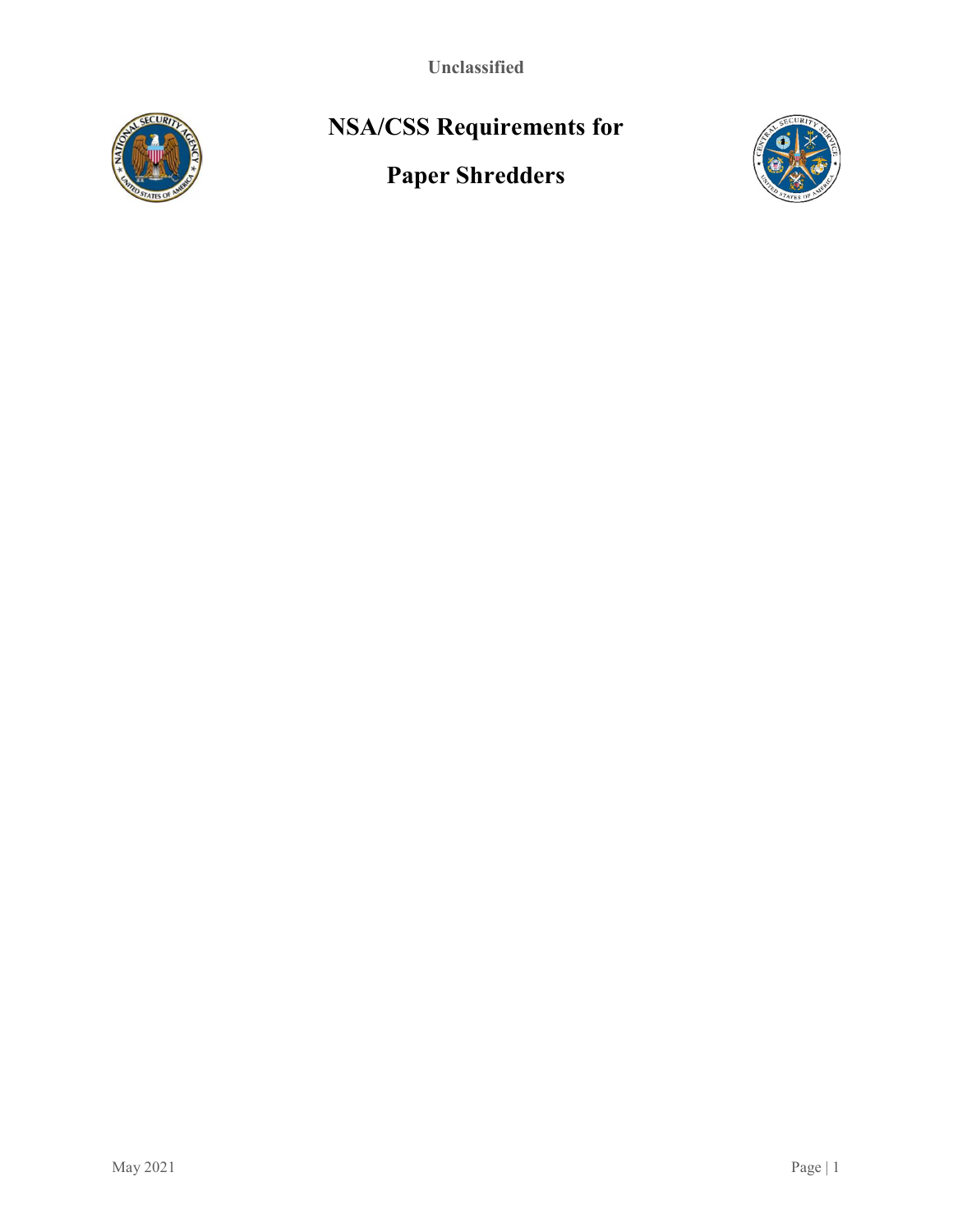| Table of Contents |  |
|-------------------|--|

| 1                       |  |  |  |  |  |  |
|-------------------------|--|--|--|--|--|--|
| 2                       |  |  |  |  |  |  |
| 3                       |  |  |  |  |  |  |
| $\overline{\mathbf{4}}$ |  |  |  |  |  |  |
| 4.1                     |  |  |  |  |  |  |
| 4.2                     |  |  |  |  |  |  |
| 4.3                     |  |  |  |  |  |  |
| 4.4                     |  |  |  |  |  |  |
| $\overline{5}$          |  |  |  |  |  |  |
| 5.1                     |  |  |  |  |  |  |
| 5.2                     |  |  |  |  |  |  |
| 5.3                     |  |  |  |  |  |  |
| 6                       |  |  |  |  |  |  |
| 6.1                     |  |  |  |  |  |  |
| 6.2                     |  |  |  |  |  |  |
| 6.3                     |  |  |  |  |  |  |
| 6.4                     |  |  |  |  |  |  |
| 6.5                     |  |  |  |  |  |  |
| $\overline{7}$          |  |  |  |  |  |  |
| 7.1                     |  |  |  |  |  |  |
| 7.2                     |  |  |  |  |  |  |
| 7.3                     |  |  |  |  |  |  |
| 7.4                     |  |  |  |  |  |  |
| 7.5                     |  |  |  |  |  |  |
| 7.6                     |  |  |  |  |  |  |
| 7.7                     |  |  |  |  |  |  |
| 8                       |  |  |  |  |  |  |
| 8.1                     |  |  |  |  |  |  |
| 8.2                     |  |  |  |  |  |  |
| 8.3                     |  |  |  |  |  |  |
| 8.4                     |  |  |  |  |  |  |
| $\boldsymbol{9}$        |  |  |  |  |  |  |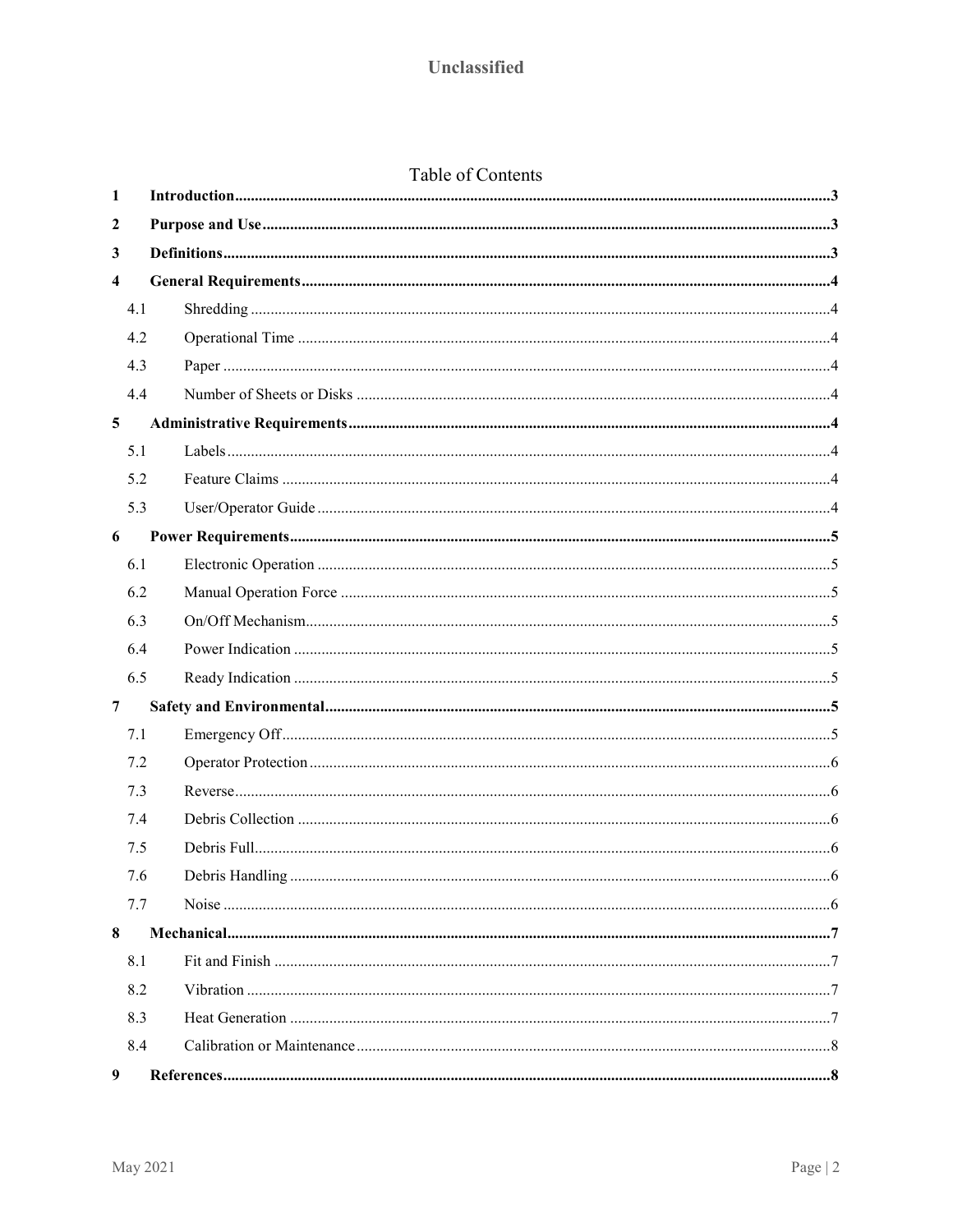## Unclassified

## 1 Introduction

 Paper Shredders must pass an evaluation by meeting the National Security Agency/Central Security Service (NSA/CSS) requirements for shredding paper and optical media such as CDs, DVDs, and Blu-ray. Secondarily the operational, administrative, power, safety, environmental and mechanical areas will be evaluated to minimize the potential risk in these areas.

 If the evaluation yields acceptable results, then the NSA/CSS will include the paper shredder in the next release of the "NSA/CSS Evaluated Products List for Paper Shredders." The Evaluated Products List EPL is meant to serve as guidance; inclusion in this document is not an endorsement by the NSA/CSS or the U.S. Government. All listed products on the EPL sanitize Top Secret/Sensitive Compartmented Information (TS/SCI) and below.

## 2 Purpose and Use

 A vendor should use this document as a guide for the NSA/CSS evaluation. For a vendor's product to be included in the "NSA/CSS Evaluated Products List for Paper Shredders", it must satisfy all requirements in this document and go through an evaluation performed by the Center for Storage Device Sanitization Research (CSDSR). During an assessment, the paper shredder will be evaluated against a random assortment of storage media which the vendor claims it destroys.

## 3 Definitions

- Center for Storage Device Sanitization Research (CSDSR): The office that guides the sanitization of information system (IS) storage devices for the NSA/CSS.
- Evaluated Products Lists (EPL): A list managed by the CSDSR that identifies sanitization/destruction equipment that meets NSA/CSS specifications. These lists apply to all NSA/CSS elements and pertain to all IS storage devices utilized by NSA/CSS elements, contractors, and personnel.
- Evaluator: The destruction engineer performing the evaluation.
- Impulse noise: A category of (acoustic) noise that includes almost instantaneous sharp sounds.
- Jam: The instance of a device seizing or becoming stuck through an operation. The CSDSR considers a machine jammed when the operator must manually interfere with unjamming or resetting the device. Any automatic unjamming systems will be regarded as a part of the device's operation as long as the operator does not need any significant interference.
- Operator: The person using the paper shredder to perform the destruction of paper or CDs.
- Optical Storage Media: Optical storage Media store and read data using light, often recording information on an optical disk. The most common optical storage types are read and write CDs, DVDs, and Blu-ray discs.
- Paper Shredder: The device must reduce paper or CDs to particles that classified information cannot be extracted.
- Paper: Paper is a material manufactured in thin sheets from the pulp of wood or other fibrous substances, used for writing, drawing on, printing on, or wrapping material. Paper is categorized by thickness, weight, and size.
- Punched (key) tape: Punched tape or perforated paper tape is a form of data storage consisting of a long strip of paper in which holes are punched. Now virtually obsolete, it was widely used during much of the 20th century by governments to store cryptographic keys.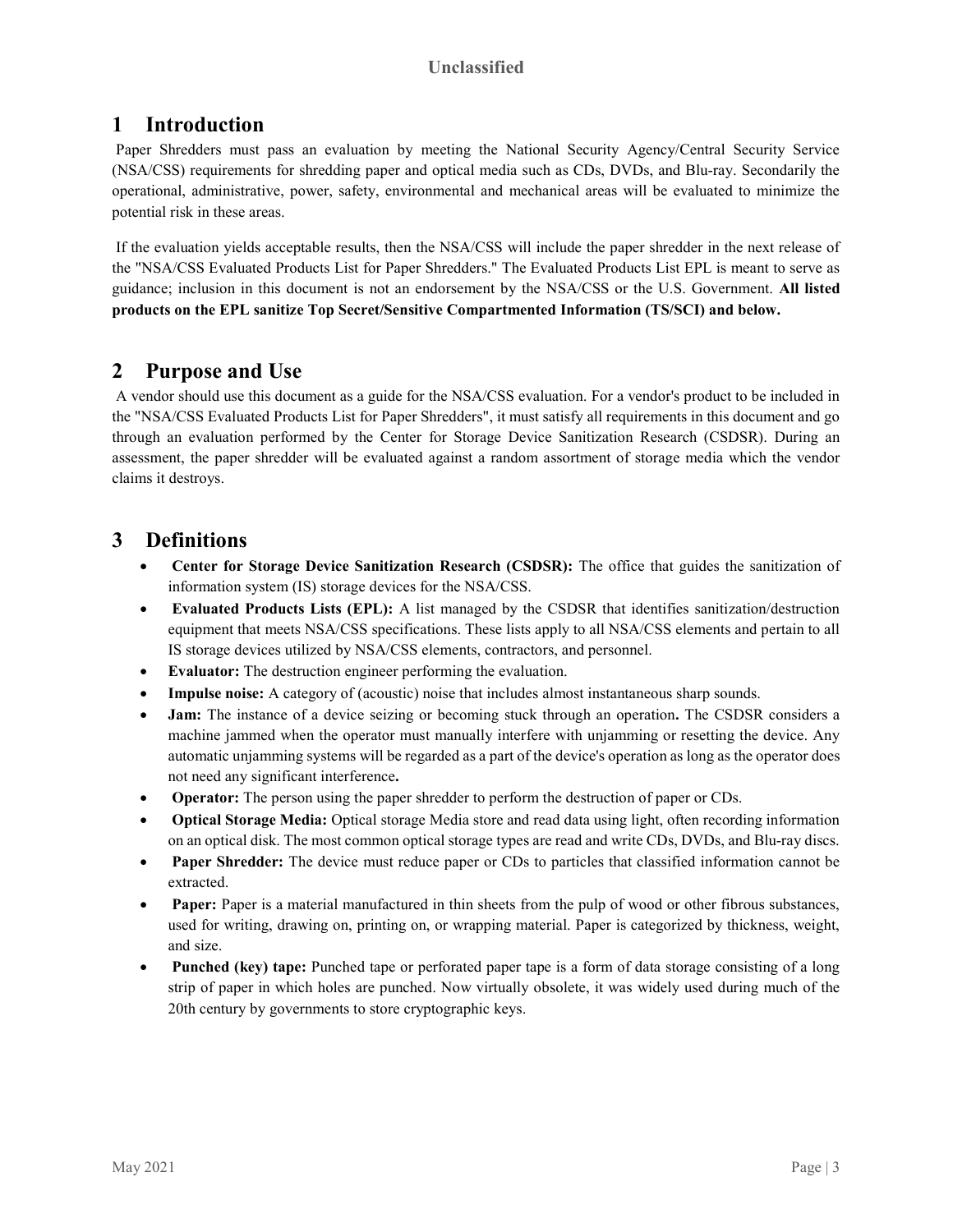# 4 General Requirements

## 4.1 Shredding

The device must shred paper or CDs to a maximum edge size of 1 millimeter by 5 millimeters (see reference a).

## 4.2 Operational Time

 The evaluation will include the timed destruction of conventional office copy paper (letter size, 20-lb weight, uncoated) for 1 hour. The vendor must define the volume classification of the paper shredder:

| Type   | Volume<br>(reams/hour) | Volume<br>(lbs) | <b>Sheets</b><br>$(20$ lbs) |
|--------|------------------------|-----------------|-----------------------------|
| Low    | () - 4                 | $0 - 25$        | 1000                        |
| Medium | $-9$                   | $26 - 50$       | 3500                        |
| High   | 10                     | $50 +$          | 5000                        |

Table 1: Throughput capacity of paper/CD shredders.

The paper shredder may jam up to 3 times during the hour; however, a jam must be cleared within 5 minutes.

## 4.3 Paper

A paper shredder must define the maximum thickness, weight, and size of the paper it will shred.

## 4.4 Number of Sheets or Disks

 The paper shredder must destroy the maximum number of sheets of paper, and the maximum number of optical disks feed into the machine simultaneously as claimed by the vendor. This test must not jam the device at least two out of three attempts. This test is performed separately from 4.2 Operational Time.

# 5 Administrative Requirements

## 5.1 Labels

The paper shredder must have a label that can be easily viewed and includes:

- Company Name
- Model Number
- Serial Number

## 5.2 Feature Claims

 Vendors of paper shredders must clearly state in their documentation all media the shredder is capable of destroying. NSA/CSS will not test the device for media unclaimed by the vendor, nor will NSA/CSS approve untested media destruction capabilities. Failure to claim a requirement in the documentation may result in disqualification for evaluation.

## 5.3 User/Operator Guide

The paper shredder must have an English version of the user/operator manual. The manual must include the following:

- An accurate description of the paper shredder.
- A list of the storage devices that this device will shred.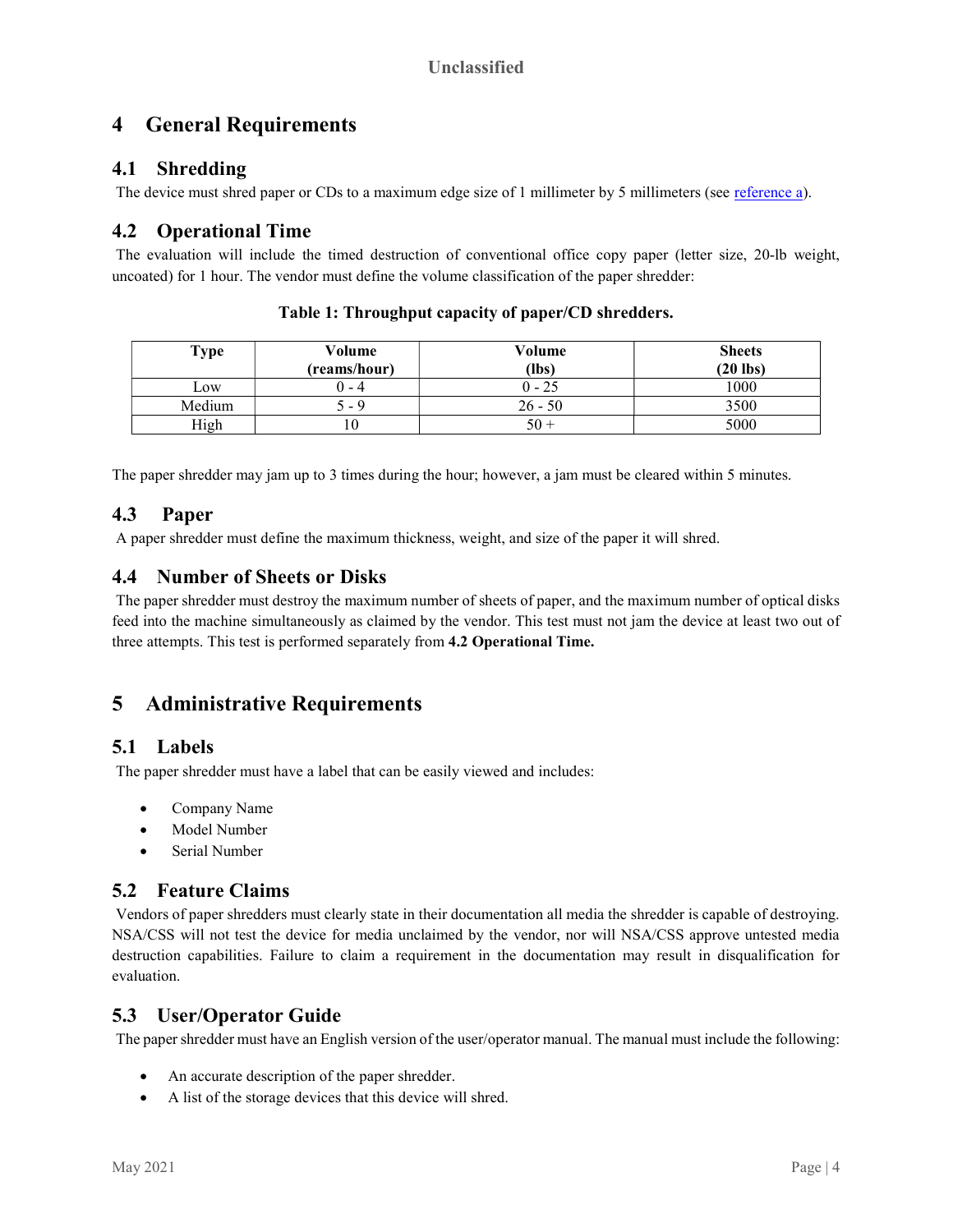### Unclassified

- An accurate summary of all features and functions.
- List of specifications (i.e., power consumption, motor size, etc.)
- Operator allowed maintenance procedures that do not alter calibration:
	- o Changing Filters
	- o Removing a jam
	- o Lubrication
	- o Safety procedures

# 6 Power Requirements

#### 6.1 Electronic Operation

The paper shredder will be approved for a power source that is evaluated in testing. Every power source for a paper shredder must be individually tested to claim approval.

#### 6.2 Manual Operation Force

 A manually powered destruction device must take less than 30 Newtons of force by a human operator to destroy the media.

#### 6.3 On/Off Mechanism

The paper shredders must have an on/off mechanism that an operator can use safely.

NOTE: If your device does not have an emergency stop mechanism, this on/off mechanism must follow all the functions outlined in the 7.1 Emergency Off section.

#### 6.4 Power Indication

The paper shredder must have a power-on indication display that the operator can see.

NOTE: some devices that are not electrically powered may be excluded from this requirement.

#### 6.5 Ready Indication

If the paper shredder requires a warm-up period before the operation, it must have a ready indication display.

## 7 Safety and Environmental

#### 7.1 Emergency Off

 The paper shredder must have an emergency stop mechanism that is identified. This stopping mechanism should be initiated in a single human action and override all other functions without hindering protective functions (see reference  $\hat{f}$ ). The stop mechanism must be within 0.5 meters from the location where the storage media is fed into the machine for sanitization. Disengaging the emergency stop mechanism should not start the machine. The emergency procedure must be documented, which should include directions on how to reset the device.

NOTE: some devices that are not electrically powered may be excluded from this requirement.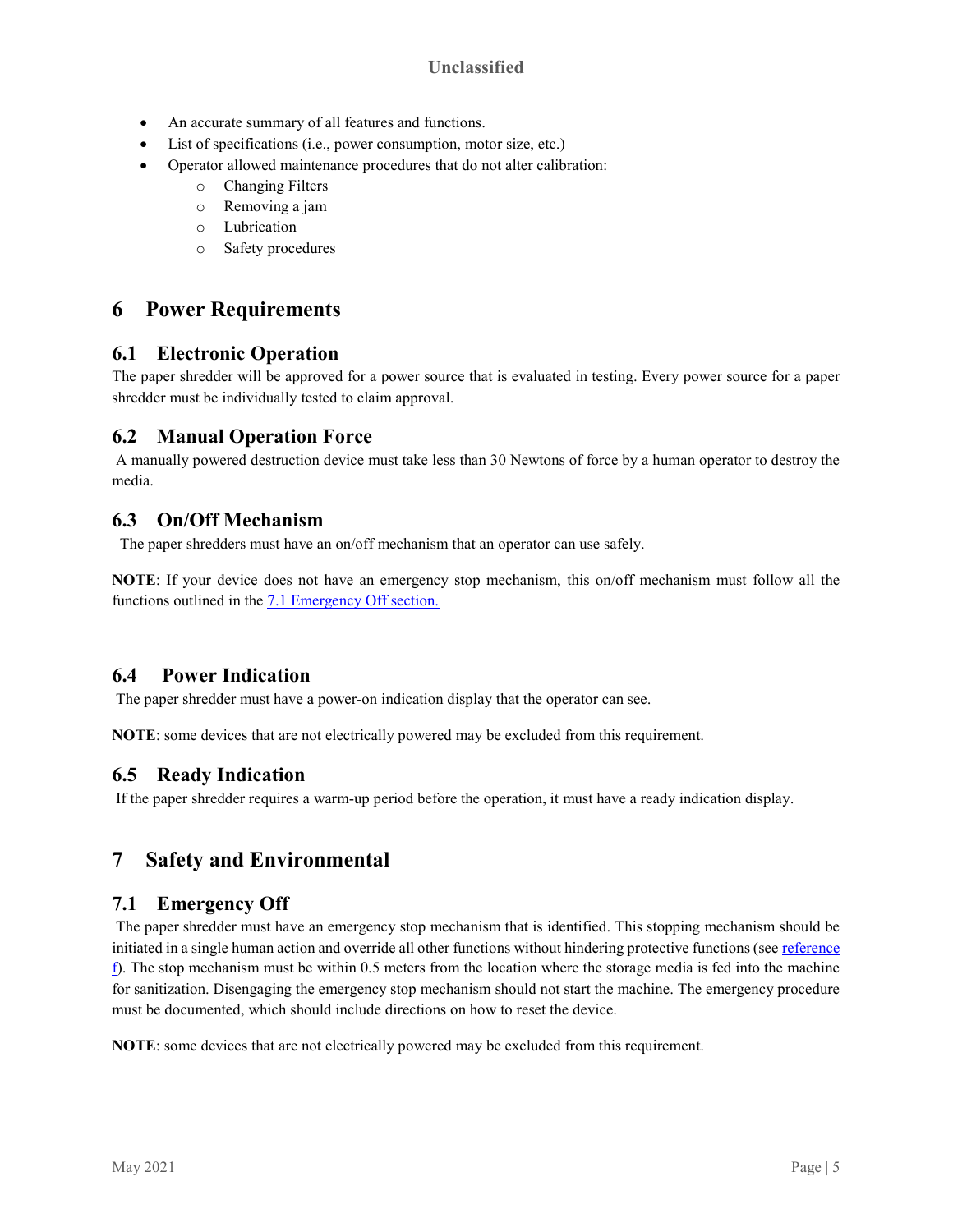## 7.2 Operator Protection

 The paper shredder must protect the operator. The operator must not contact any moving parts or projectiles during the operation of the paper disintegrator. The paper shredder must be in an enclosed chamber that will not allow the destruction mechanism to work until a door is closed.

## 7.3 Reverse

 A paper shredder with an automatic feeder for optical devices must either automatically or manually allow the reverse operation.

## 7.4 Debris Collection

The paper shredder's internal design must deposit the majority (99%) of the particles into the debris bin.

# 7.5 Debris Full

 The paper shredder must have a full debris indicator and must automatically shut off. This must be an actual sensor measurement of the level of debris in the bin and not based on time or other criteria.

## 7.6 Debris Handling

The paper shredder must have the ability for the operator to remove and empty the debris quickly.

## 7.7 Noise

 Sound levels for the device must meet both the National Institute for Occupational Safety and Health (NIOSH) and the Occupational Safety and Health Administration (OSHA) standards (see reference b and c). CSDSR requires the sound level of devices that create impulse noise to be less than 120 dB. Machines that make continuous noise must follow Table 2 - Permissible Noise Exposures. Since operation time varies among users, the CSDSR requires the sound level of devices to be less than 85 dBA.

| Duration per day,<br>hours | Sound level dBA slow intervals |
|----------------------------|--------------------------------|
|                            | 90                             |
|                            | 92                             |
|                            | 95                             |
| 3                          | 97                             |
| 2                          | 100                            |
| $1\frac{1}{2}$             | 102                            |
|                            | 105                            |
| $\frac{1}{2}$              | 110                            |
| $\frac{1}{4}$ or less      |                                |

Table 2: Permissible Noise Exposures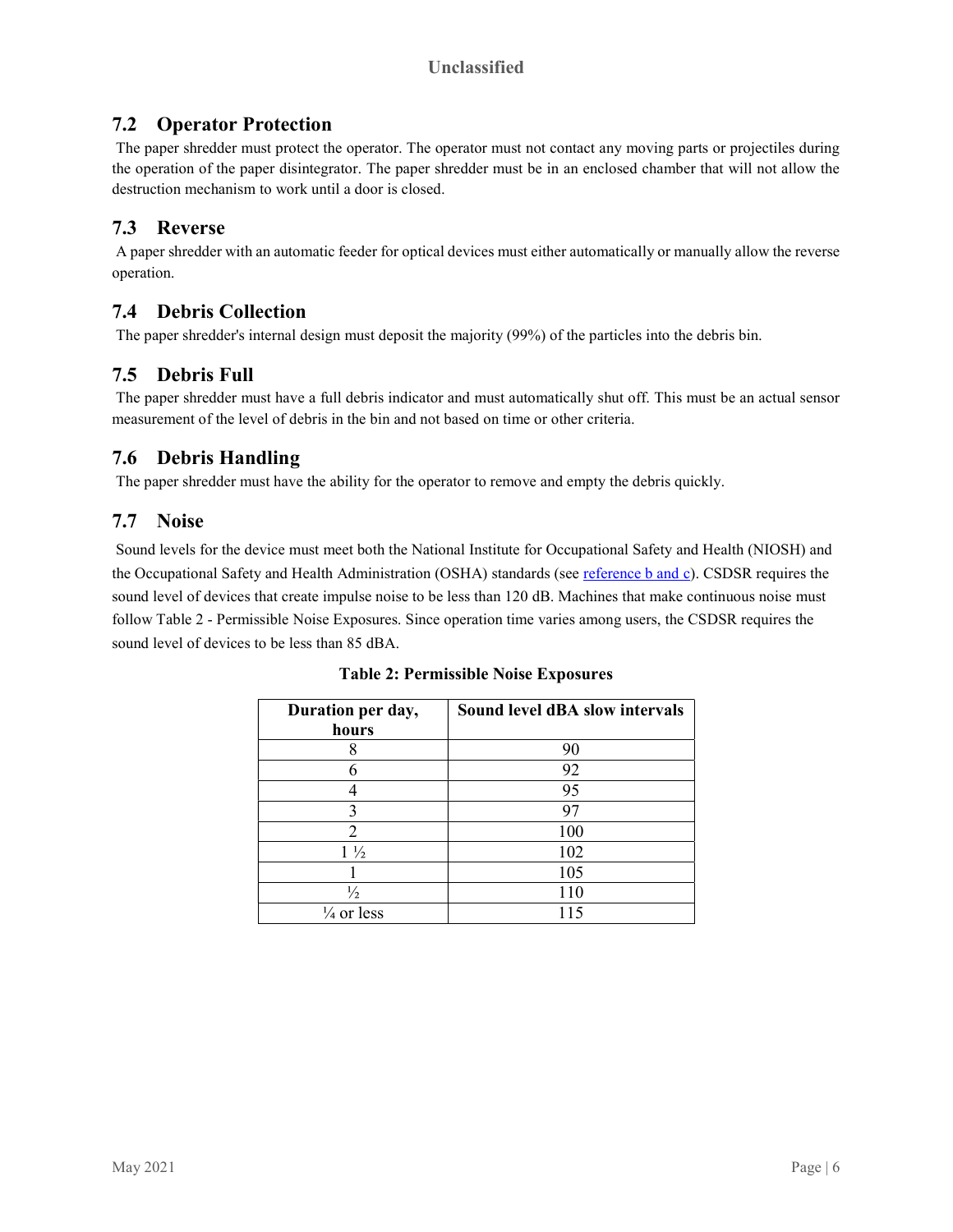# 8 Mechanical

## 8.1 Fit and Finish

 The paper shredder should have a tight fit with no gaps (greater than 2 millimeters) between panels, loose panels, faulty doors, loose windows, or sharp edges that could cause safety or operational issues.

 The paper shredder must be a production unit, and all features should be operational. Special features for service engineer diagnoses are allowed but should not be available to the operator.

## 8.2 Vibration

 The effects of vibration can be severe. Unchecked vibration can accelerate rates of wear (e.g., reduce bearing life) and damage equipment. Vibrating machinery can create noise, cause safety problems and lead to degradation in plant working conditions.

 The machine must not exhibit vibration velocity in the unsatisfactory or unacceptable range shown below in Table 3. The unsatisfactory or unacceptable ranges differ among the four different listed machine classes:

- class A: small machines to 15 kW
- class B: 15-75 kW on light foundations and 15-300 kW on heavy foundations
- class C: above 300 kW on heavy and rigid foundations
- class D: above 300 kW on flexible foundations (soft mount).

The measurements will be taken at locations around the device using a digital vibration instrument.

|                    |                |       | <b>Vibration Severity</b> |              |                |              | <b>Key</b>     |
|--------------------|----------------|-------|---------------------------|--------------|----------------|--------------|----------------|
|                    |                |       |                           |              |                |              | Good           |
|                    | <b>Machine</b> |       | <b>Class</b>              | <b>Class</b> | <b>Class</b>   | <b>Class</b> | Satisfactory   |
|                    | in/s           | mm/s  | $\mathbf{A}$              | B            | $\overline{C}$ | D            | Unsatisfactory |
|                    | 0.01           | 0.28  |                           |              |                |              | Unacceptable   |
|                    | 0.02           | 0.45  |                           |              |                |              |                |
| Vms                | 0.03           | 0.71  |                           |              |                |              |                |
|                    | 0.04           | 1.12  |                           |              |                |              |                |
| Vibration Velocity | 0.07           | 1.80  |                           |              |                |              |                |
|                    | 0.11           | 2.80  |                           |              |                |              |                |
|                    | 0.18           | 4.50  |                           |              |                |              |                |
|                    | 0.28           | 7.10  |                           |              |                |              |                |
|                    | 0.44           | 11.20 |                           |              |                |              |                |
|                    | 0.70           | 18.0  |                           |              |                |              |                |
|                    | 0.71           | 28.0  |                           |              |                |              |                |
|                    | 1.10           | 45.0  |                           |              |                |              |                |

#### Table 3: Vibration Severity

Note: Table 3 is based on the general guidelines from International Organization for Standardization (see reference e).

## 8.3 Heat Generation

 ASTM C1055 (the Standard Guide for Heated System Surface Conditions that Produce Contact Burn Injuries) recommends that surface temperatures remain at or below  $44^{\circ}$ C (see reference d and Table 4 below).